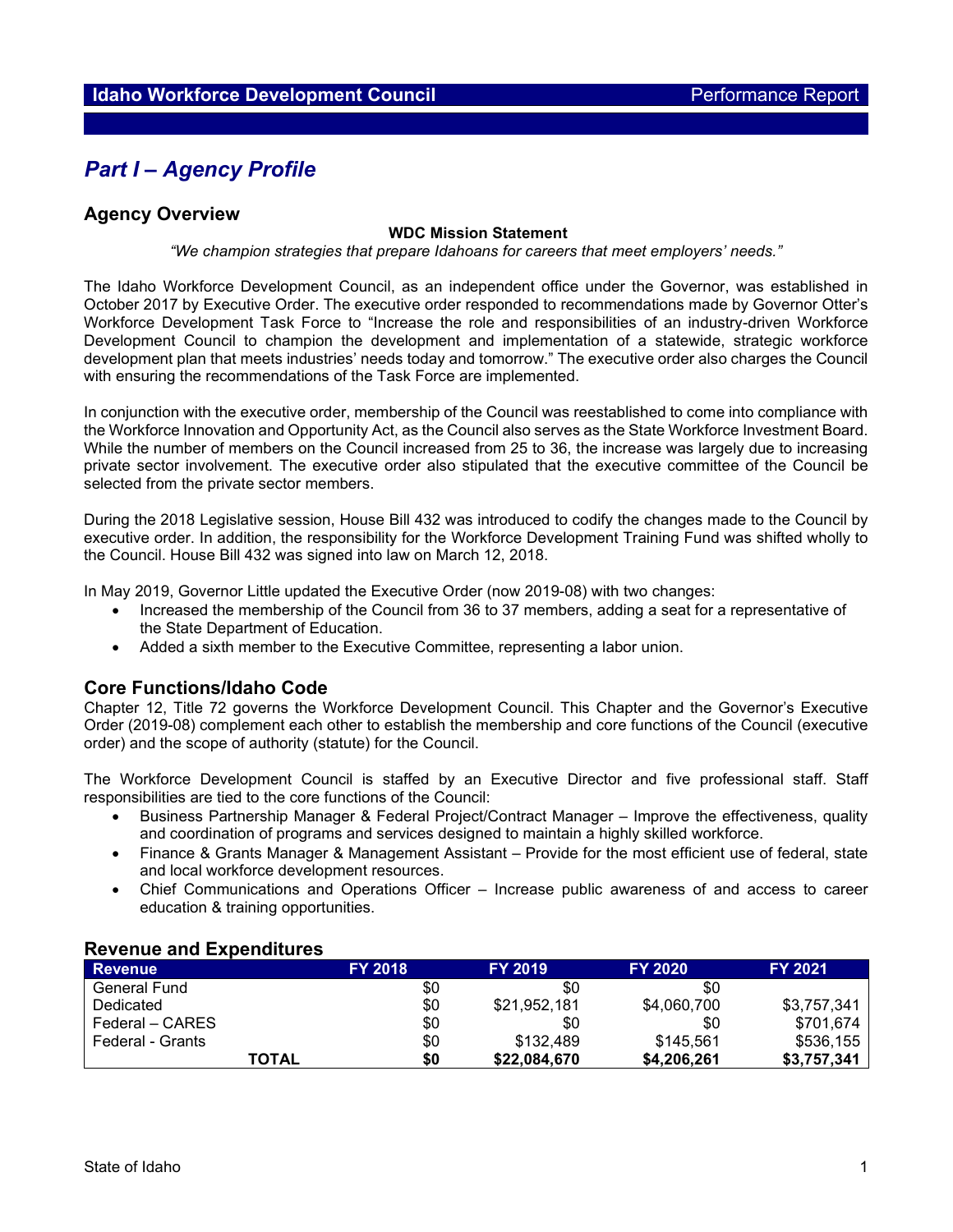# **Idaho Workforce Development Council Performance Report Performance Report**

| <b>Expenditure</b>            | <b>FY 2018</b> | <b>FY 2019</b> | <b>FY 2020</b> | <b>FY 2021</b> |
|-------------------------------|----------------|----------------|----------------|----------------|
| <b>Personnel Costs</b>        | \$0            | \$434,749      | \$465,112      | \$473,944      |
| <b>Operating Expenditures</b> | \$0            | \$432,776      | \$376,783      | \$1,171,148    |
| Capital Outlay                | \$0            | \$0            | \$0            |                |
| <b>Trustee Benefits</b>       | \$0            | \$4,682,554    | \$5,687,004    | \$2,567,594    |
| <b>TOTAL</b>                  | \$0            | \$5,550,079    | \$6,528,899    | \$4,212,687    |

# **Profile of Cases Managed and/or Key Services Provided**

The Workforce Development Council does not directly provide services to the public. The function of the Council is to connect education to careers, to align resources across multiple agencies and the state's education institutions to the needs of employers, and to increase collaboration and create efficiencies among the stakeholders in Idaho's workforce development system.

The Council does have responsibility for the Workforce Development Training Fund and invests it through:

- Employer Grants; including Registered Apprenticeship Incentives
- Industry Sector Grants
- Innovation Grants
- Outreach Projects
- Financial Support for Short-Term Workforce Training (Launch)

In FY21, the Council approved 14 grants and projects totaling nearly \$3.15m. An annual report on the Workforce Development training fund is provided to the Governor and Legislature annually in February.

| <b>Cases Managed and/or Key Services</b><br><b>Provided</b> | <b>FY 2018</b> | FY 2019 | FY 2020 | <b>FY 2021</b> |  |
|-------------------------------------------------------------|----------------|---------|---------|----------------|--|
| <b>WDTF Grants Awarded</b>                                  | N/A            | 33      | 26*     | 14*            |  |
|                                                             |                |         |         |                |  |

*\*COVID-19 had a significant impact on the ability to train Idaho's workforce. Grant activity is back on the rise.*

# *Part II – Performance Measures*

| <b>Performance Measure</b>                                                                                                                                                                          |        | <b>FY 2018</b>          | <b>FY 2019</b>          | <b>FY 2020</b>          | <b>FY 2021</b>                                                                                                                                                                                                                                | <b>FY 2022</b> |  |
|-----------------------------------------------------------------------------------------------------------------------------------------------------------------------------------------------------|--------|-------------------------|-------------------------|-------------------------|-----------------------------------------------------------------------------------------------------------------------------------------------------------------------------------------------------------------------------------------------|----------------|--|
| Goal 1: - Increase public awareness of and access to career education & training opportunities.                                                                                                     |        |                         |                         |                         |                                                                                                                                                                                                                                               |                |  |
| Objective 1A- Identify, develop, connect, and activate a diverse network of influencers throughout the state that can<br>distribute information and resources in a way appropriate to their locale. |        |                         |                         |                         |                                                                                                                                                                                                                                               |                |  |
| 1. Percentage increase of visits,<br>and visit length, to Next Steps Idaho,<br>Idaho LEADER, and LAUNCH<br>websites.                                                                                | actual | $N/A - new$<br>measure. | $N/A - new$<br>measure. | $N/A - new$<br>measure. | Next Steps -<br>visits increased<br>by $33\%$ , visit<br>length up by<br>51%, Idaho<br>Leader - visits<br>increased by<br>22%, visit length<br>down by 14.7%.<br>Idaho Launch -<br>visits increased<br>by 827%, visit<br>length up by<br>76%. |                |  |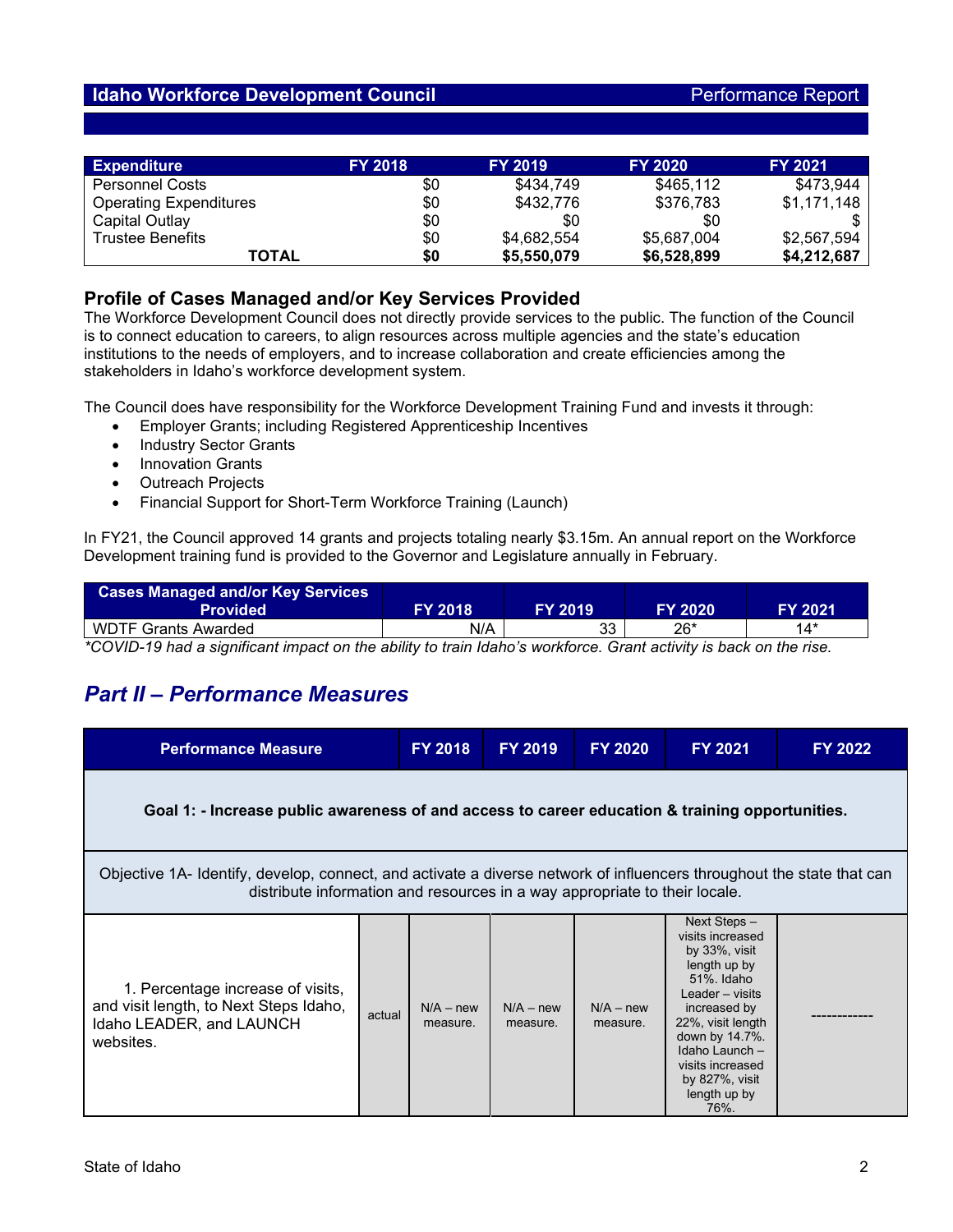# **Idaho Workforce Development Council Performance Report Performance Report**

| <b>Performance Measure</b>                                                                                                                                          |        | <b>FY 2018</b>          | <b>FY 2019</b>          | <b>FY 2020</b>          | <b>FY 2021</b>                                                                                                                                                                      | <b>FY 2022</b>                                                                                            |  |
|---------------------------------------------------------------------------------------------------------------------------------------------------------------------|--------|-------------------------|-------------------------|-------------------------|-------------------------------------------------------------------------------------------------------------------------------------------------------------------------------------|-----------------------------------------------------------------------------------------------------------|--|
|                                                                                                                                                                     | target | $N/A - new$<br>measure. | $N/A - new$<br>measure. | $N/A - new$<br>measure. | Increase visits<br>for each site by<br>30%, increase<br>visit length by<br>10%                                                                                                      | <sup>1</sup> Increase visits for<br>each site by 10%<br>increase visit length<br>by 5%.                   |  |
| Goal 2: Improve the effectiveness, quality and coordination of programs and services designed to maintain a<br>highly skilled workforce.                            |        |                         |                         |                         |                                                                                                                                                                                     |                                                                                                           |  |
| Objective 2A – Create, align, and sustain partnerships with stakeholders to implement workforce development<br>programs.                                            |        |                         |                         |                         |                                                                                                                                                                                     |                                                                                                           |  |
| 2. Number of youth, age 16-24,<br>placed in registered apprenticeship<br>programs.                                                                                  | actual | $N/A - new$<br>measure. | $N/A - new$<br>measure. | $N/A - new$<br>measure. | $\overline{2}$                                                                                                                                                                      |                                                                                                           |  |
|                                                                                                                                                                     | target | $N/A - new$<br>measure. | $N/A - new$<br>measure. | $N/A - new$<br>measure. | 25                                                                                                                                                                                  | 73                                                                                                        |  |
| 3. Increase percentage of<br>industry sector, innovation, outreach,<br>and short-term workforce training<br>awards from the workforce<br>development training fund. | actual | $N/A - new$<br>measure. | $N/A - new$<br>measure. | $N/A - new$<br>measure. | 72%                                                                                                                                                                                 |                                                                                                           |  |
|                                                                                                                                                                     | target | $N/A - new$<br>measure. | $N/A - new$<br>measure. | $N/A - new$<br>measure. | 75%                                                                                                                                                                                 | 75%                                                                                                       |  |
| Goal 3: Provide for the most efficient use of federal, state and local workforce development resources.                                                             |        |                         |                         |                         |                                                                                                                                                                                     |                                                                                                           |  |
| Objective 3A - Be objective, data driven, and accountable.                                                                                                          |        |                         |                         |                         |                                                                                                                                                                                     |                                                                                                           |  |
| 4. Implement joint performance<br>reporting across WIOA core partners.<br>Meet or exceed federally negotiated<br>levels of performance.                             | actual | $N/A - new$<br>measure. | $N/A - new$<br>measure. | $N/A - new$<br>measure. | <b>Baselines</b><br>identified for<br>core partners.<br>Federal<br>agencies have<br>delayed joint<br>reporting, but<br>individual<br>performance is<br>being reviewed<br>quarterly. |                                                                                                           |  |
|                                                                                                                                                                     | target | N/A – new<br>measure.   | $N/A - new$<br>measure. | $N/A - new$<br>measure. | Baseline(s)<br><i>identified by</i><br>June 30, 2021.                                                                                                                               | <b>Monitor individual</b><br>partner performance<br>until federal<br>agencies require<br>joint reporting. |  |

# **Performance Measure Explanatory Notes**

<sup>1</sup> As the use of these sites grows from year to year we will see the percentage jumps go down.

<sup>2</sup> Number of youth, age 16-24, placed in registered apprenticeship programs based on approved federal project plan. COVID-19 made it difficult to make connections with both employers and potential apprentices during the first year of the grant. Idaho Youth Apprenticeship Readiness Grant staff have made significant progress on preparing to place the remaining 23 youth apprentices and have added those to the FY23 target. By the end of 4 years, 400 youth apprentices will have been served through the grant.